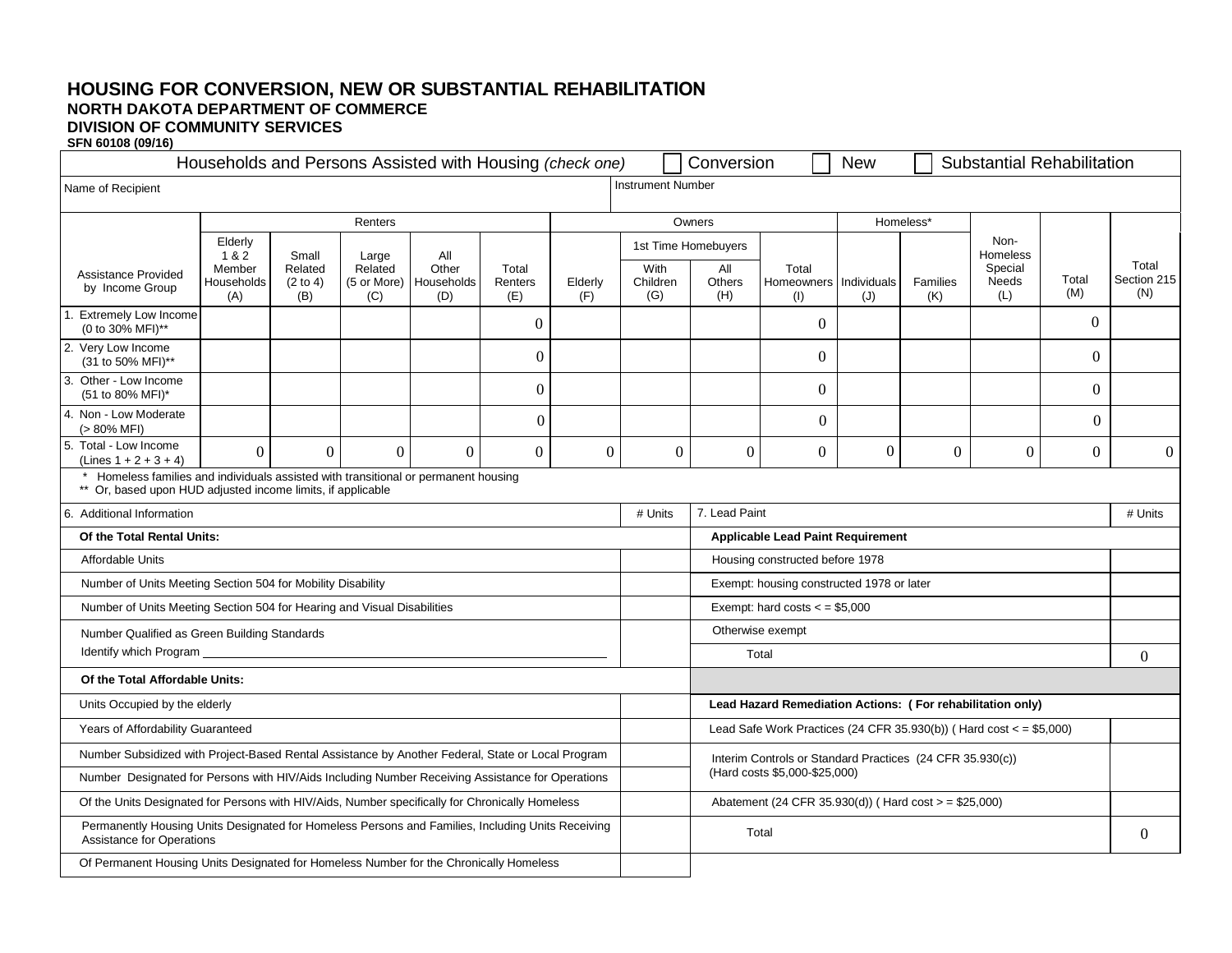| 8. Racial/Ethnic Composition of Low Income                     | <b>Total Number</b> | Number of Hispanic |
|----------------------------------------------------------------|---------------------|--------------------|
| a. White (11)                                                  |                     |                    |
| b. Black/African American (12)                                 |                     |                    |
| c. Asian (13)                                                  |                     |                    |
| d. American Indian/Alaskan Native (14)                         |                     |                    |
| e. Native Hawaiian/Other Pacific Islander (15)                 |                     |                    |
| f. American Indian/Alaskan Native & White (16)                 |                     |                    |
| g. Asian & White (17)                                          |                     |                    |
| h. Black/African American & White (18)                         |                     |                    |
| i. American Indian/Alaskan Native & Black/African American(19) |                     |                    |
| j. Other Multi-Racial (20)                                     |                     |                    |
| k. TOTAL                                                       | $\overline{0}$      | $\theta$           |
| Of the Total in 8K, Number that are Female Head of Household   |                     |                    |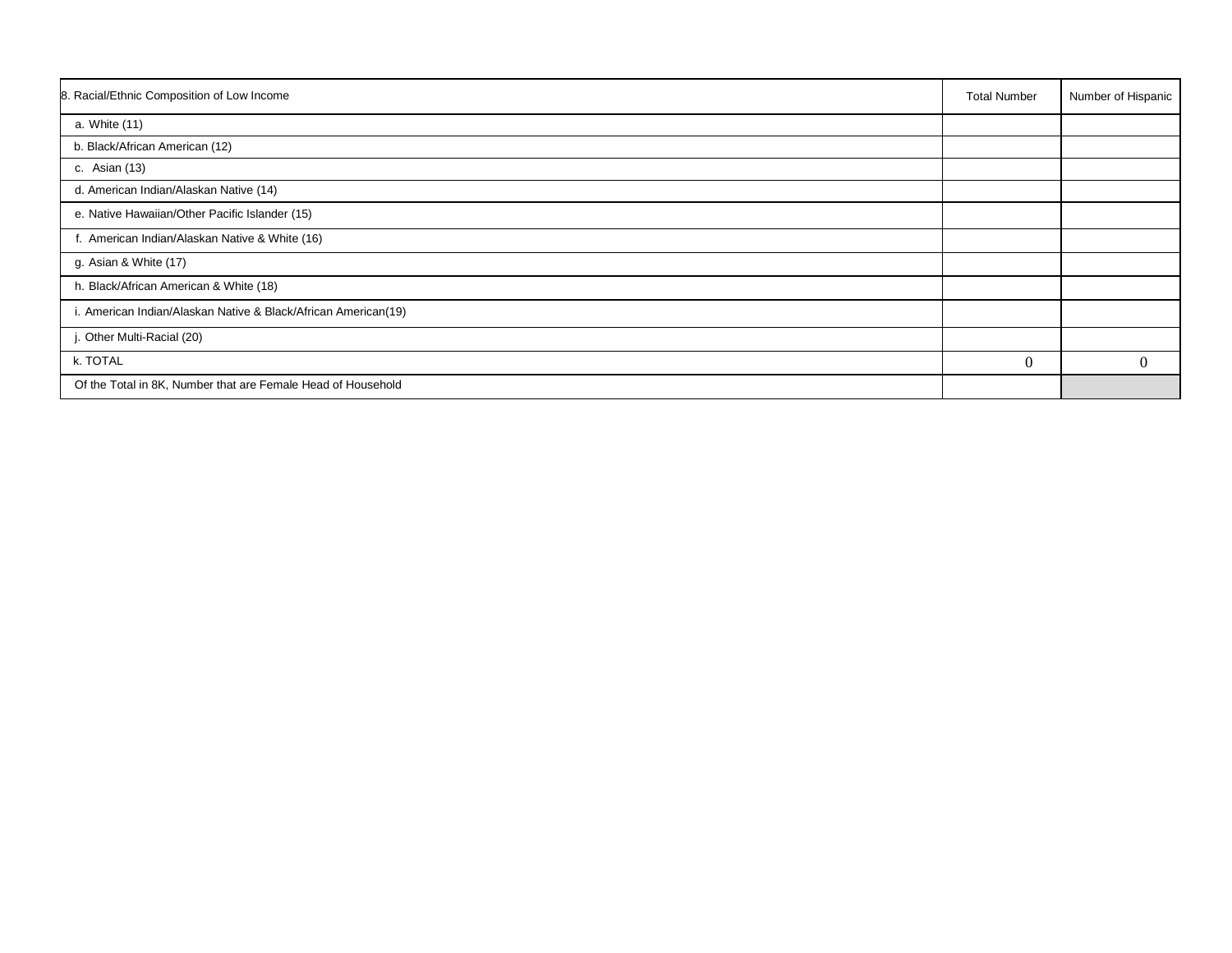## **INSTRUCTIONS FOR HOUSEHOLDS AND PERSON ASSISTED WITH HOUSING FOR CONVERSION OR NEW UNITS**

#### **Definitions:**

**Assisted Household or Person** - For the purpose of identification of goals, an assisted household or person is one which during the period covered by the annual plan will receive benefits through the investment of Federal funds, either alone or in conjunction with the investment of other public or private funds. The program funds providing the benefit(s) may be from any funding year or combined funding years. A renter is benefitted if the household or person takes occupancy of affordable housing that is newly acquired (standard housing), new rehabilitated, or newly constructed, and/or receives rental assistance through new budget authority. An existing homeowner is benefitted during the year if the home's rehabilitation is completed. A first-time homebuyer is benefitted if the home is purchased during the year. A homeless person is benefitted during the year if the person becomes an occupant of transition or permanent housing. A non-homeless person with special needs is considered as being benefitted, however, only if the provision of rental services is linked to the acquisition, rehabilitation, or new construction of a housing unit and/or the provision of rental assistance during the year. Households or person who will benefit from more than one program (e.g., a renter who receives rental assistance while occupying newly rehabilitated housing) must be counted only once. To be included in the goals, the household's housing unit must at a minimum, satisfy the HUD Section 8 Housing Quality Standards (see, e.g., 24 CFR Section 882.109).

## **Section 215 Affordable Housing**

### 1. **Rental Housing**

A rental housing unit is considered to be an affordable housing unit if it is occupied by a low income household or individual and bears a rent that is the lesser of (1) the Existing Section 8 Fair Marker Rent (FMR) for comparable units in the area or, (2) 30 percent of the adjusted income of a household whose income equals 65 percent of the median income for the area, except that HUD may establish income ceilings higher or lower than 65 percent of the median because of prevailing levels of construction costs or fair market rents, or unusually high or low family incomes.

## 2. **Homeownership**

- (a) Housing that is for purchase (with or without rehabilitation) qualifies as affordable housing if it (1) is purchased by a low-income, first-time homebuyer who will make the housing his or her principal residence; and (2) has a sale price which does not exceed the mortgage limit for the type of single family housing for the area under HUD's single family insuring authority under the National Housing Act.
- (b) Housing that is to be rehabilitated, but is already owned by a household when assistance is provided, qualifies as affordable if the housing (1) is occupied by a low-income household which uses the housing as its principal residence, and (2) has a value, after rehabilitation, that does not exceed the mortgage limit for the type of single family housing for the area, as described above.

**Note:** These definitions apply for the purposes of enumerating the number of households assisted with housing meeting the 215 affordable housing definition regardless of the Federal funding source used in support of that housing.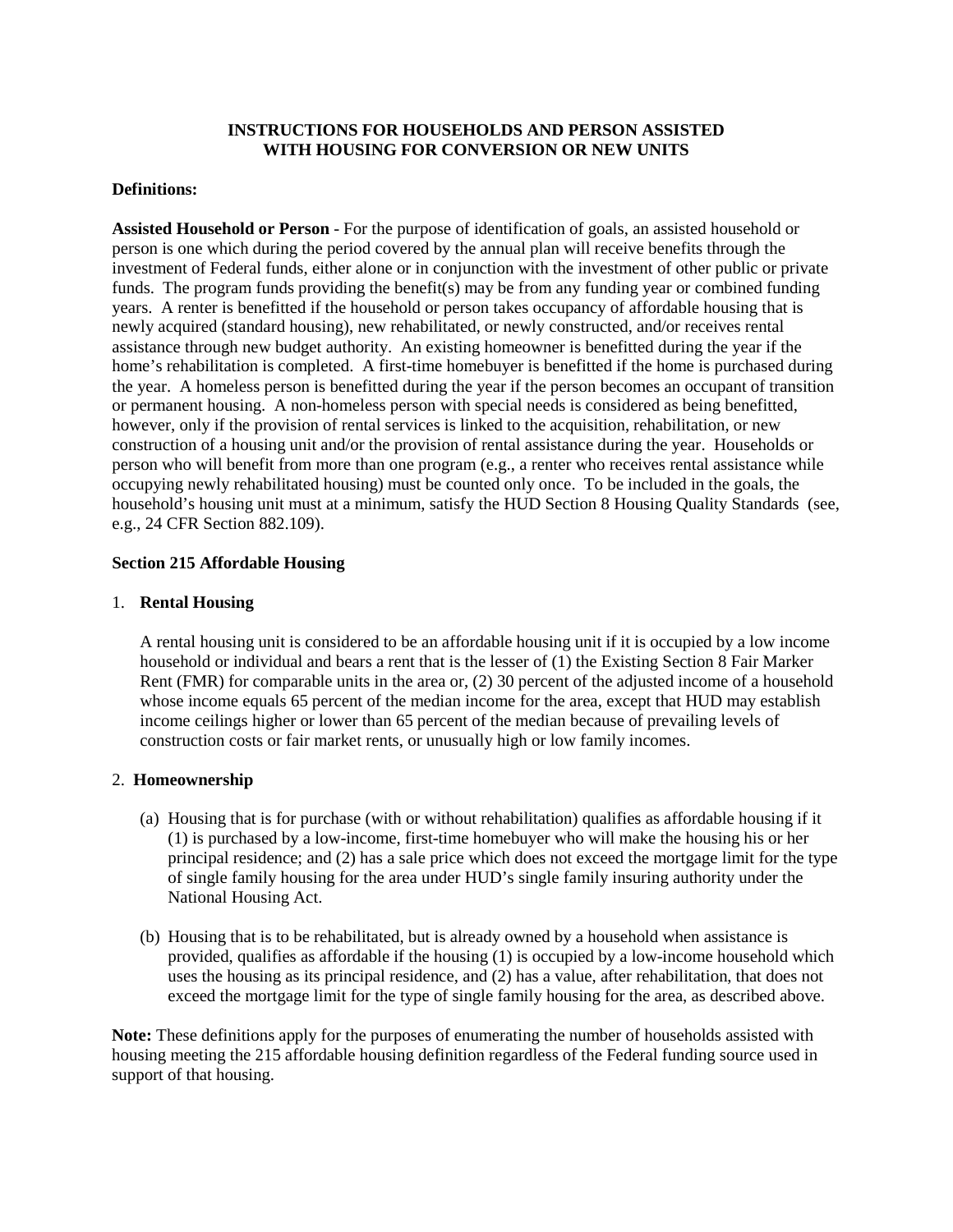# **General Instructions:**

In completing this Table, report the number of households (or in the case of the homeless, families with children or individuals) which received assistance during the reporting period for each of the categories indicated.

The number of households assisted is to be provided by:

- Income category (i.e., very low-income at or below 30 percent income [Line 1]; very low-income above 30 percent of income, but at or below 50 percent of income [Line 2]; and other low-income [Line 3]);
- Housing type (i.e. renters [Columns A through D] and homeowners--both existing homeowners [Column F], and first-time buyers [Columns G and H]).

The number of homeless families with children or individuals assisted (Columns J & K) shall only be provided by income category. All persons who were homeless prior to being provided transitional or permanent housing assistance are to be reflected in Column J & K, even if the assistance resulted in them becoming renters or homeowners.

Of the total number of very low or other low-income households or homeless persons assisted (Column M), the number of households which occupied units meeting the "Section 215 Affordable Housing" criteria is to be entered in Column N.

The sum of the numbers entered in each line under Column E (Total Renters) and Column I (Total Homeowners) and Column J & K (Homeless) and Column L (non-homeless persons with special needs) should always equal the number entered under Column M (Total Goals).

Column M, Line 4 reflects the total number of low-income households and persons assisted during the reporting period. The grantee must break out that total number by racial\ethnic composition and enter the totals for each of the six racial\ethnic groups indicated on Line 5 (Racial\Ethnic Composition of Total Assisted Household-Line 4, Column M).

## **Specific Instructions:**

## **Renters Assisted:**

Column A - Elderly 1 or 2 Member Renter Households.

Line 1 - Enter the number of **extremely low-income** 1 or 2 member elderly renter households with incomes **at or below 30 percent** of the median income for the area, as adjusted by HUD, who were assisted during the performance period (elderly renter households with more than 2 members should be entered under Columns B, C, or D, as appropriate.)

Line 2 - Enter the number of **very low-income** 1 or 2 member elderly renter households with incomes **above 30 percent, but at or below 50 percent** of the median income for the area, as adjusted by HUD, who were assisted during the performance period (elderly renter households with more than 2 members should be entered under Columns B, C, or D, as appropriate.)

Line 3 - Enter the number of **other low-income** 1 or 2 member elderly renter households assisted during the performance period (elderly renter households with more than 2 members should be entered under Columns B, C, or D, as appropriate.)

Line 4 - Enter the number of **non low-mod income**1 or 2 member elderly renter households assisted during the performance period (elderly renter households with more than 2 members should be entered under Columns B, C, or D, as appropriate.)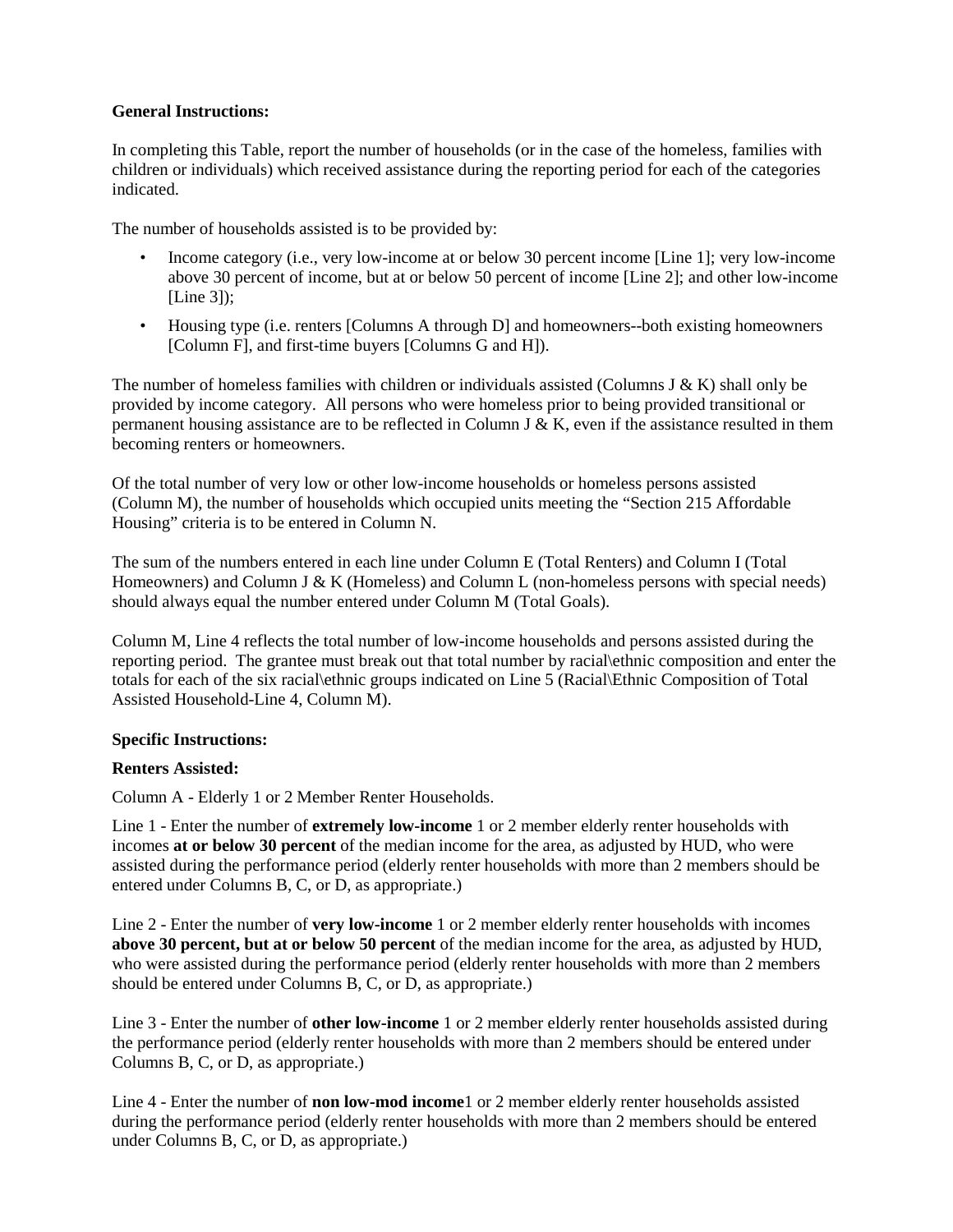Line 5 - Enter the sum of Lines 1, 2, 3 and 4.

Columns B, C, and D.

Columns B through D are to be filled out in the same manner as Column A. Columns B through C pertain to renter households with 2 or more members of the household related by blood, marriage, or adoption, and excludes 1 or 2 person elderly households. Column D is for all other renter households not entered under Columns B through C.

Column E - Total Renters

Enter for each Line the sums of Columns A, B, C, and D.

## **Homeowners Assisted:**

Column F - Elderly Assisted.

Enter the number of homeowners which, at the time of receiving assistance, are elderly. Column F is to be filled out for Lines 1, 2, 3, 4 and 5 in the same manner as the preceding columns.

Columns G and H - First-time Homebuyers Assisted.

For Column G enter the number of households assisted to become first-time homebuyers (unless the persons were homeless prior to being assisted) who have minor children residing with the household. For Column H enter the number of households assisted to become first-time homebuyers without minor children residing with the household.

Column I - Total Homeowners.

Enter for each line the sums of Columns F, G and H.

## **Homeless Assisted:**

Columns J and K - For Lines 1, 2, and 3, enter the total number of homeless families with children or individuals assisted with transitional and/or permanent housing during the reporting period and enter the total of these three lines on Line 4.

Column L - For Lines 1, 2, and 3, enter the total number of non-homeless persons with special needs who received supportive services and occupied newly acquired, newly rehabilitated, or newly constructed affordable housing and/or received rental assistance.

## **Total Households and Homeless Families with Children/Individuals Assisted:**

Column M - Total Households and Homeless Families/Individuals Assisted.

Line 1 - Enter the total number of very low-income households and homeless families with children/ individuals (with incomes at or below 30 percent of median income for the area, as adjusted by HUD) in Column M. This total is derived by adding Line 1 totals from Column E, Column I, and Columns J, K & L.

Line 2 - Enter the total number of very low-income households and homeless families/individuals (with incomes above 30 percent, but at or below 50 percent of median income for the area, as adjusted by HUD) in Column M. This total is derived by adding Line 2 totals from Column E, Column I, and Columns J, K & L.